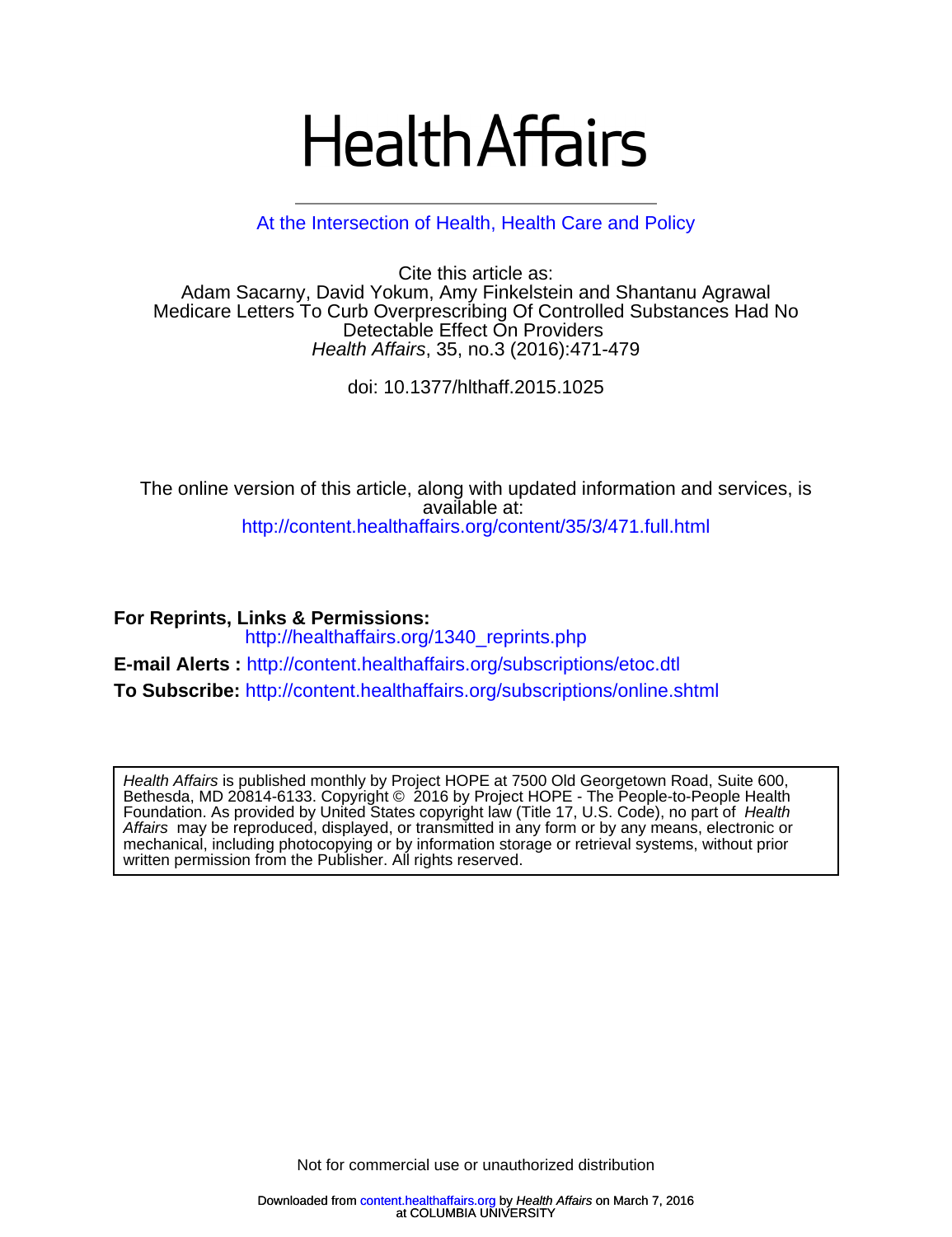By Adam Sacarny, David Yokum, Amy Finkelstein, and Shantanu Agrawal

## Medicare Letters To Curb Overprescribing Of Controlled Substances Had No Detectable Effect On Providers

DOI: 10.1377/hlthaff.2015.1025 HEALTH AFFAIRS 35, NO. 3 (2016): 471–<sup>479</sup> ©2016 Project HOPE— The People-to-People Health Foundation, Inc.

ABSTRACT Inappropriate prescribing is a rising threat to the health of Medicare beneficiaries and a drain on Medicare's finances. In this study we used a randomized controlled trial approach to evaluate a low-cost, light-touch intervention aimed at reducing the inappropriate provision of Schedule II controlled substances in the Medicare Part D program. Potential overprescribers were sent a letter explaining that their practice patterns were highly unlike those of their peers. Using rich administrative data, we were unable to detect an effect of these letters on prescribing. We describe ongoing efforts to build on this null result with alternative interventions. Learning about the potential of light-touch interventions, both effective and ineffective, will help produce a better toolkit for policy makers to improve the value and safety of health care.

nappropriate prescribing threatens pa-<br>tients' health and increases health care<br>costs. A body of evidence, ranging from<br>academic studies to investigative re-<br>ports by the Government Accountability<br>Office and the Office of nappropriate prescribing threatens patients' health and increases health care costs. A body of evidence, ranging from academic studies to investigative reports by the Government Accountability Department of Health and Human Services (HHS), has described overprescribing of many pharmaceuticals, including controlled substances (such as opioids), benzodiazepines, and antipsychotics.1–<sup>4</sup> These substances are associated with a host of adverse health consequences from accidental falls to overdose and death; their misuse also triggers costly health care use. $5-7$ 

The Centers for Medicare and Medicaid Services (CMS) is exploring a variety of innovative approaches to combat overprescribing behavior. This study evaluated one approach: an inexpensive intervention to affect questionable prescribing by sending an informative letter to health care providers suspected of improperly writing prescriptions for controlled substances through Medicare Part D, the prescription drug insurance program for Medicare beneficiaries. Alongside the evaluation of this initial effort, the study further considered how the letter approach could

be continuously adapted and analyzed so that it may be more effective in the future.

Insurers frequently communicate with their providers to ensure billing is accurate and medically necessary. The Medicare program, for example, regularly sends billing reports to physicians and hospitals. Our study was the first attempt that we know of to rigorously evaluate an informative letter aimed at reducing potentially inappropriate medical practices. This approach was worth exploration given the existing literature showing that such letters can affect a wide range of outcomes, including health care outcomes such as physicians' vaccinating their patients and legal compliance outcomes such as individuals' payment of delinquent taxes.<sup>8-10</sup> In much of the literature, these effects are found even when the letters do not mention penalties for noncompliance, which matches our approach in this study.

Letters such as these are one potential tool in the arsenal that insurers might use to encourage provider compliance with appropriate practices. In the case of the Medicare program, these letters are aimed at reducing inappropriate prescribing behavior with dual objectives of saving costs and Adam Sacarny (ajs2102@ columbia.edu) is an assistant professor in the Department of Health Policy and Management at the Mailman School of Public Health, Columbia University, in New York City.

David Yokum is a fellow at the White House Social and Behavioral Sciences Team and director of the Office of Evaluation Sciences in the General Services Administration, both in Washington, D.C.

Amy Finkelstein is the Ford Professor of Economics in the Department of Economics at the Massachusetts Institute of Technology; co–scientific director of J-PAL North America; and codirector of the Public Economics Program at the National Bureau of Economic Research, all in Cambridge, Massachusetts.

Shantanu Agrawal is deputy administrator and director of the Center for Program Integrity at the Centers for Medicare and Medicaid Services, in Baltimore, Maryland.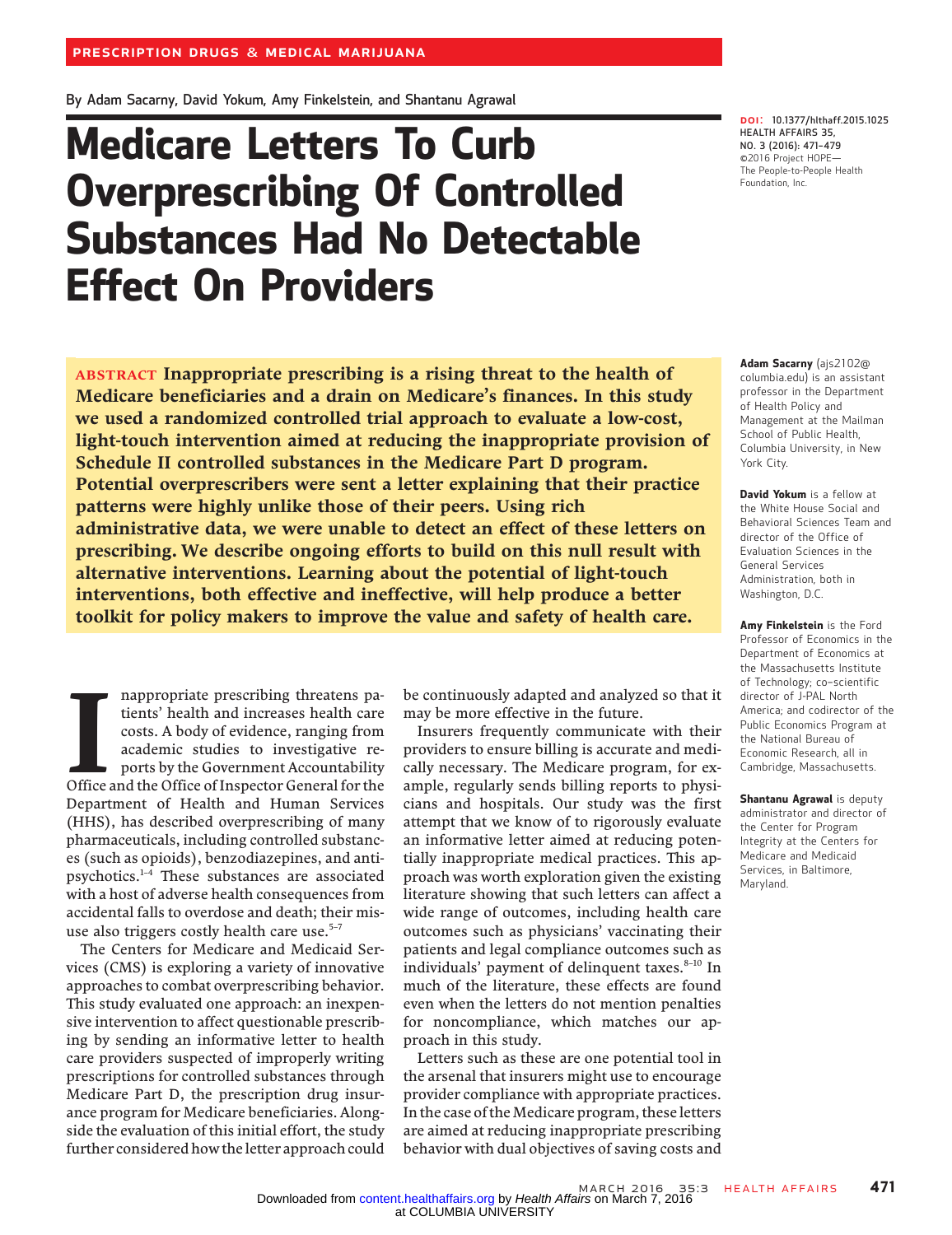protecting the health of beneficiaries. They complement efforts such as audits and investigations to fight fraud and abuse. Informative letters, if effective, could offer a low-cost, collaborative approach to reducing improper prescribing behavior. They allow CMS to target a larger group of providers than would normally be practical with traditional methods such as audits and investigations. This is an important advantage given that more than half a million practitioners are associated with Medicare Part D prescriptions for the most addictive controlled substances every year.

Medicare Part D is an ideal setting in which to test the impact of such letters. It is the largest single insurer for prescription drugs, and its data are updated often and with a minimal lag, allowing for fast evaluation. To implement this study, the White House Social and Behavioral Sciences Team facilitated a research effort with CMS and academic researchers at the Massachussetts Institute of Technology (MIT) and Columbia University. CMS used Part D data to identify "outlier prescribers"—physicians and other practitioners who prescribed vastly more controlled substances (more than 400 percent more, on average) than their peers.We then randomized these prescribers into a treatment group and a control group. The treatment group received a letter depicting their level of prescribing in comparison to their peers (see online Appendix Exhibit A1), $<sup>11</sup>$ </sup> while the control group received nothing. Using Part D administrative data, we tracked the effect of the letter on prescribing behavior during the following ninety days.

We were able to perform preliminary evaluations of the letters just months after they were sent. This article presents our full evaluation, which took less than one year.We found no evidence of an impact of the letter on prescribing behavior. Indeed, our estimates suggested a statistically insignificant and substantively small increase in prescribing of the targeted drugs; our confidence intervals allowed us to reject effects bigger than a 1.4 percent reduction in prescribing of these drugs. However, given the low cost of this intervention and the success of similar letters in related domains such as vaccinations and tax compliance, $8-10$  we believe that additional randomized trials of alternative letter designs are warranted. These results have already informed a series of changes for future letters that are actively being tested, making this study part of a process that harnesses Medicare data to continuously improve CMS's efforts to lower improper payments.

#### **Background**

Inappropriate Prescribing And Schedule II Drugs Overprescribing of pharmaceuticals has been found across a variety of substances, exposing patients—seniors in particular—to unnecessary risks. For example, seniors often are prescribed benzodiazepines for extended periods of time, even though this puts them at risk of debilitating falls,<sup>3</sup> and antipsychotics are often prescribed to seniors with dementia, even though these drugs may increase the chance of falls and death.4 Overprescription can raise health care expenditures as a result of the direct cost of the drugs and from the resulting avoidable health care use caused by adverse outcomes.

At the extreme, inappropriate prescribing may include outright fraud, such as taking kickbacks from patients in exchange for prescriptions or using a stolen prescribing pad to write prescriptions for drugs (or selling the prescribing pad for this purpose). But deliberate deception is not necessary for prescribing to be inappropriate. Other examples of inappropriate prescribing include physicians' provision of addictive drugs at the request of drug-seeking or -abusing patients without proper medical evaluation and physicians' provision of medications without properly monitoring patients for adverse outcomes. Overprescribing may also result from misinformation if, for example, a doctor were influenced by biased marketing or continuing medical education to provide addictive drugs to patients who did not stand to benefit from them clinically.12

This study focused on inappropriate prescribing of Schedule II controlled substances, a set of medications that carry particularly large risks for patients and that policy makers widely believe are overprescribed. The Drug Enforcement Administration classifies substances on the basis of their potential for abuse and dependency; Schedule II is the highest-risk category for which a prescription is still legal. The category includes opioid pain relievers such as morphine and oxycodone (branded as OxyContin or Percocet), as well as stimulants such as amphetamines (branded as Dexedrine or Adderall) and methylphenidate (branded as Ritalin). The use and abuse of opioid pain relievers has risen dramatically since the late  $1990s$ .<sup>5,6</sup> The opioid overdose death rate more than quadrupled between 1999 and 2014,<sup>13</sup> and more than one-third of Medicare Part D enrollees now fill an opioid pain reliever prescription each year.<sup>14</sup> Prescribing of these drugs is also widespread, with more than 600,000 clinicians responsible for prescriptions for the drugs in Medicare Part D annually. However, the most frequent prescribers make up much of the total volume; the prescribers in our study accounted for about 10 percent of

HEALTH AFFAIRS MARCH 2016 35:3<br>Downloaded from [content.healthaffairs.org](http://content.healthaffairs.org/) by Health Affairs on March 7, 2016 at COLUMBIA UNIVERSITY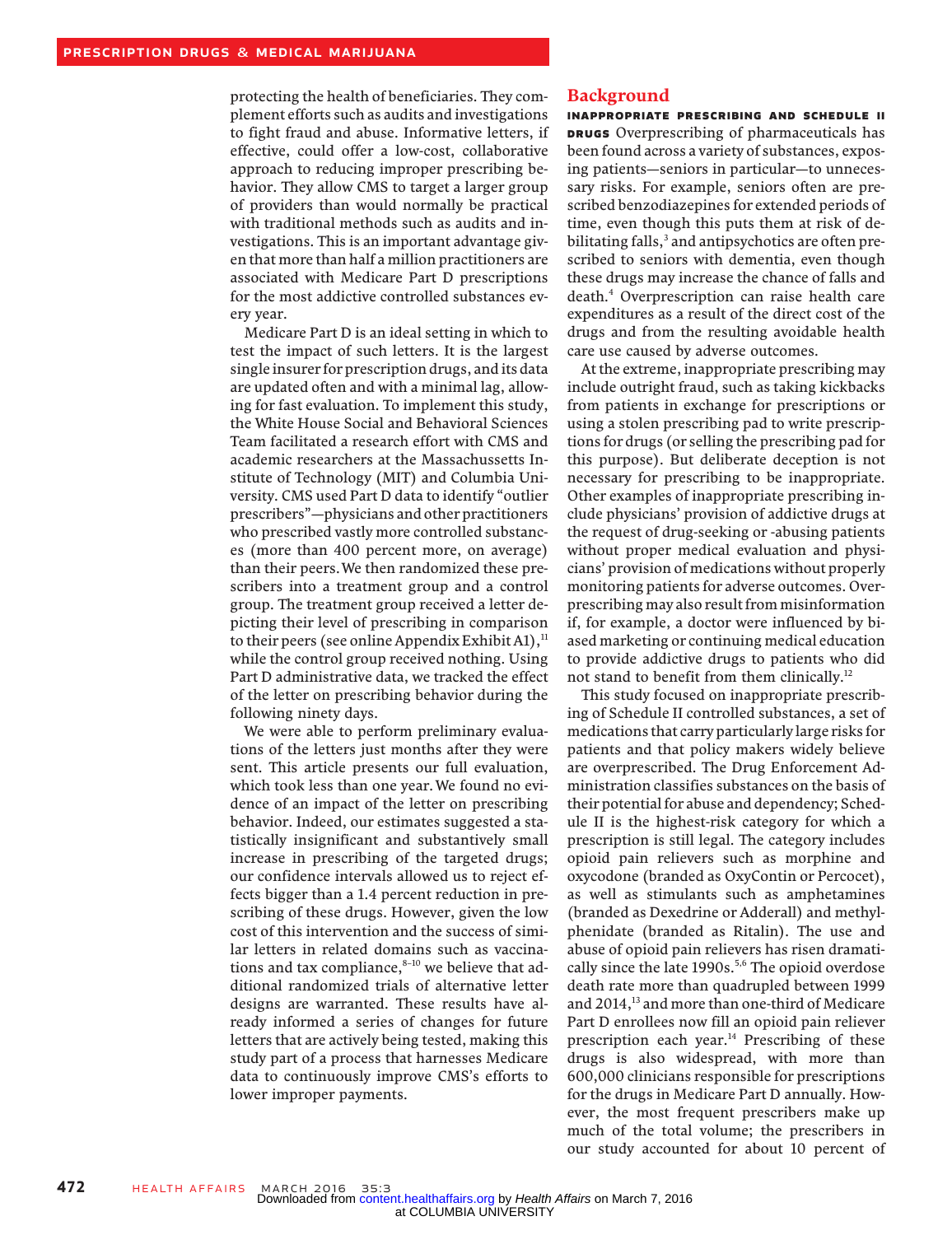### Letters are one potential tool in the arsenal that insurers might use to encourage provider compliance with appropriate practices.

the Schedule II prescribing in Medicare in 2012 but represented just 0.2 percent of practitioners who wrote any prescription for these substances in the program that year.

Policy makers have become increasingly concerned that a rise in inappropriate prescribing has driven the increase in opioid pain reliever abuse. Two recent HHS reports identified pharmacies and physicians whose Schedule II prescribing practices appeared anomalous $1,2$  These reports highlighted the role of a small number of unusually high-volume prescribers and were the basis for CMS's approach to identifying prescribers of Schedule II substances. On the legislative side, the Affordable Care Act contains provisions raising penalties for false medical claims and requiring state Medicaid and Children's Health Insurance Programs to bar providers when Medicare does. Nearly all states and the District of Columbia have created or begun to roll out prescription drug monitoring programs to track the dispensing of certain drugs, facilitating the detection of inappropriate prescribing and drug abuse in real time.<sup>15</sup> Alongside informative letters, CMS has used its rulemaking authority in a variety of ways to curb drug abuse in the Part D program. Initiatives include giving the agency authority to bar abusive prescribers from the entire Medicare program and providing antifraud contractors with streamlined access to all prescribing records.16

Informative Letters Medicare has been sending informative letters with peer comparisons to physicians regarding their Part B billing behavior since at least 2010 and similar reports to hospitals since at least 2003. The letters about Part B billing behavior are the most similar to the overprescribing letters studied here. These letters, known as comparative billing reports, target providers who bill high volumes for a particular Medicare Part B (outpatient) service. The

letters are designed to educate providers and encourage them to "self-audit" to correct improper payments. To this end, they include information on how many units the target provider billed of the service and how the provider's billing compares with that of his or her peers (for example, other providers in that specialty or geography). Although receiving a comparative billing report is not a direct indication that a provider will be subject to an audit, it may act as a warning sign because antifraud investigators often employ similar approaches to selecting their targets.17 We know of no rigorous evaluation of comparative billing report letters to date.

The letter we studied targeting questionable prescribers represents CMS's initial foray into expanding the comparative billing report approach to prescribing in Medicare Part D (see Appendix Exhibit A1 for a sample of the letter).<sup>11</sup> It states, in several ways, that the prescriber's actions were highly dissimilar to those of his or her peers, using both text and graphics to show that the prescriber has supplied far more Schedule II controlled substances than peergroup providers have.

There are several mechanisms whereby this type of letter might induce providers to reduce their inappropriate prescribing of Schedule II substances. First, the letters may educate prescribers whose practice patterns have inadvertently drifted from medical standards. In this way, the letters could represent a form of continuing medical education, signaling that prescribers must reevaluate their treatment methods. Second, the letter may impose moral costs, by informing or reminding individuals that they have drifted away from medical norms.<sup>9,18</sup> Finally, the letter may serve as a signal that CMS is actively monitoring Schedule II prescribing and (although the letter does not say so explicitly) that it is willing to undertake audits or even more severe administrative actions. As a result, it may increase the prescriber's perception of the expected penalty from continuing his or her current prescribing behavior.

To our knowledge, these informative letters to outlier prescribers have not previously been evaluated. However, in other settings, randomized evaluations have found that such letters can be effective, particularly those involving peer comparisons. For example, letters showing a household's energy consumption relative to its neighbors cause people to use less energy.19 In the legal compliance realm, a randomized evaluation in the United Kingdom sent a variety of messages to delinquent taxpayers and found the strongest effect from a statement that said that they were "in the very small minority of people who have not paid."<sup>9</sup> Several other studies in Europe and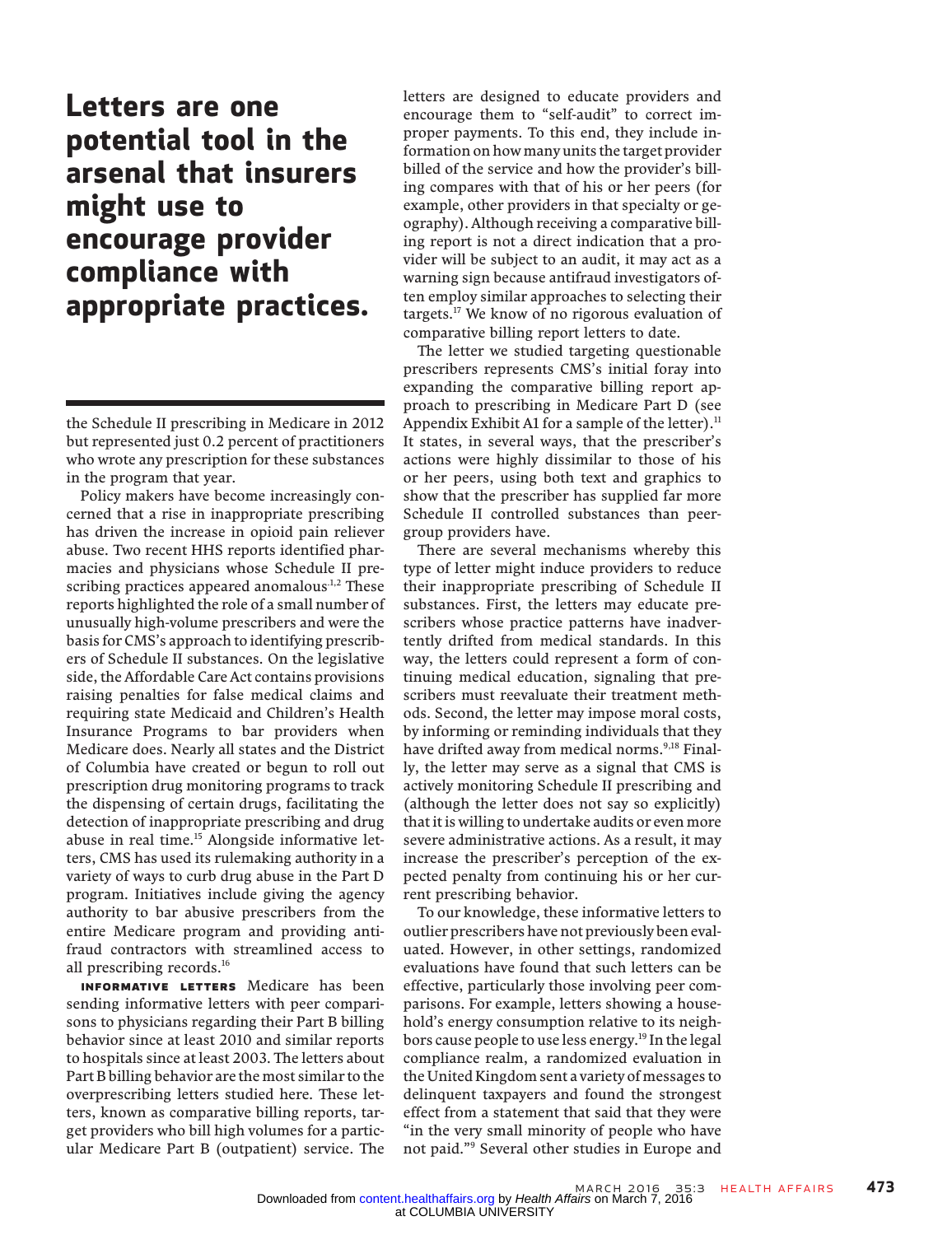South America looked at the impact of letters on tax and fee collection and found that they improved reporting and payment behavior by individuals and firms;<sup>10,20-22</sup> one exception was a study that found that letters raised firms' reporting of taxable income but that this was largely offset by more reporting of deductable costs.23

Our work also relates to the practice of providing automated feedback to physicians as a form of continuing medical education.<sup>24</sup> In a classic study from the 1990s that is particularly related to our context, CMS (then known as the Health Care Financing Administration) oversaw a randomized evaluation of peer-comparison letters to physicians. This intervention tested a standard letter that listed a physician's scores on several quality metrics (for example, the physician's influenza vaccination rate) against a modified letter that included comparisons of the physician's performance relative to his or her top-performing peers. The study found that adding the peer comparison to the letter raised the odds, by a statistically significant 57 percent, that the influenza vaccine would be provided (the study's four other quality scores also showed improvements, half of which were statistically significant).8

Looking more broadly beyond peer-comparison letters, there is longstanding evidence that computer-based reminders and certain other methods of auditing and providing feedback can raise physicians' compliance with recommended practices.25–<sup>27</sup> A host of studies found clinically and economically meaningful effects of reminders, including effects on prescribing behavior (the subject of our study). In a central example from this literature, a randomized encouragement intervention provided computergenerated reminders to physicians to vaccinate their patients for influenza. The reminders induced physicians to double their influenza vaccination rates and may have reduced hospitalizations.28–<sup>30</sup> A recent systematic review of audit and feedback interventions found that they yielded "small but potentially important improvements" with greater effectiveness in certain contexts, such as when the targeted providers were performing poorly already.<sup>27</sup>

#### Study Data And Methods

Research Design And Implementation In July 2014 CMS conducted an analysis to identify questionable—outlier—prescribers of Schedule II controlled substances in the Medicare Part D administrative data (analogous to an insurance claims file). (For a full accounting of this analysis, see Appendix A.)<sup>11</sup> The analysis selected 1,525 individuals who prescribed much more

of these substances than their peers (defined as providers in the same state and specialty) in at least two of the three years 2011, 2012, and 2013. The average prescriber from the selected group was responsible for 406 percent more prescription drug fills than comparible peers.

The idea behind this approach was that extremely high levels of prescribing most likely reflected inappropriate prescribing behavior, instead of properly monitored prescribing to patients actually in need of these substances. The threshold for identifying an outlier prescriber was set to select prescribers at or above approximately the 99.7th percentile of prescribing volume in each year among prescribers of Schedule II drugs in Medicare Part D. Consistent with the idea that this method was likely to identify prescribers engaged in questionable practices even without more complicated adjustments for patient characteristics, we observed that 21 percent of these prescribers had already been investigated for fraud or abuse by mid-2014. We view this finding as a significant cross-validation that our approach selected prescribers whose practice patterns had drifted from appropriate standards of care.

We received approval from the MIT Committee on the Use of Humans as Experimental Subjects (Protocol No. 1409006595) and the Harvard Committee on the Use of Human Subjects (Protocol No. IRB14-3112). In August 2014 we randomly assigned 50 percent of the 1,525 outlier prescribers to the treatment group that received a letter from CMS and the remainder of the prescribers to the control group that received no intervention (the randomization was performed in Stata software and is described in Appen- $\frac{d}{dx}$  B).<sup>11</sup> Seven prescribers (two in the treatment group and five in the control group) had died before the outlier analysis was conducted; therefore, they were removed from the analysis.

About 85 percent of the 1,518 surviving prescribers in our study population were outliers in 2013, and about 60 percent were outliers in all three years (Exhibit 1). The average prescriber was associated with about 1,444 Schedule II prescription fills in 2013, amounting to nearly \$200,000 in payments by Part D plans and beneficiaries for these drugs. Three-fifths of the prescribers were general care practitioners, one-fifth were nurse practitioners or physician assistants, and one-fifth were in the remaining six categories of physician specialists. Naturally, because of the randomization, these characteristics were very similar, on average, between the treatment and control arms, both including and excluding the seven deceased prescribers; on average, the treatment and control arms were statistically indistinguishable.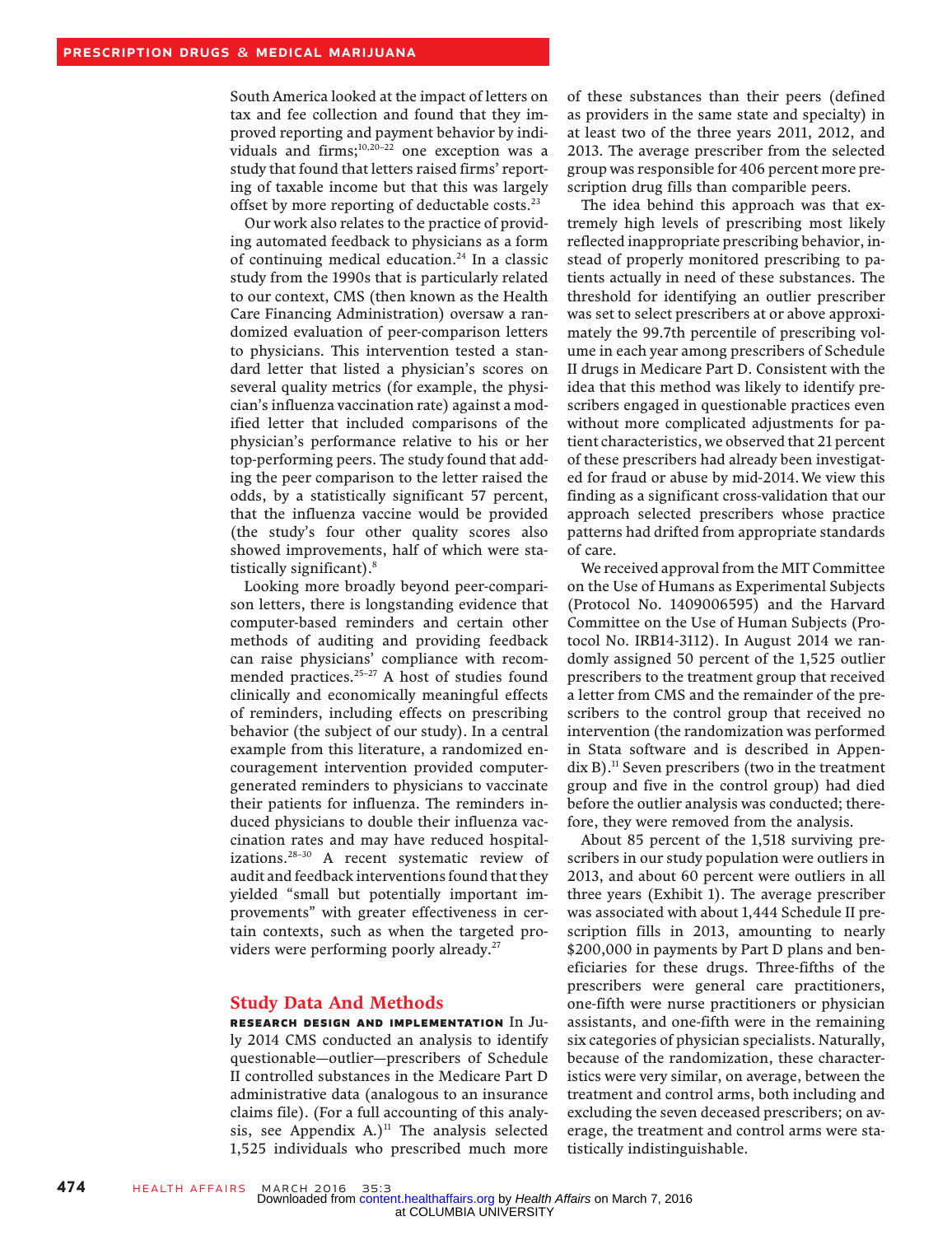|                                                                                                                    | <b>Overall</b><br>$(N = 1,518)$ | <b>Treatment group</b><br>$(n = 760)$ | Control group<br>$(n = 758)$ |
|--------------------------------------------------------------------------------------------------------------------|---------------------------------|---------------------------------------|------------------------------|
| Outlier<br>ln 2013<br>In all three years, $2011 - 13$                                                              | 84.2%<br>59.7                   | 83.7%<br>59.7                         | 84.8%<br>59.6                |
| Average number of Schedule II Rx fills <sup>a</sup><br>ln 2013<br>In all three years, $2011-13$                    | 1.444<br>4.205                  | 1.403<br>4.160                        | 1.486<br>4.251               |
| Average Schedule II total dollars paid <sup>b</sup><br>ln 2013<br>In all three years, $2011-13$                    | \$198,076<br>596.553            | \$189.914<br>586,063                  | \$206,259<br>607.070         |
| Type of provider<br>General care practitioner<br>Nurse practitioner or physician assistant<br>Physician specialist | 58.6%<br>20.1<br>21.4           | 57.8%<br>18.8<br>23.4                 | 59.4%<br>21.4<br>19.3        |

Summary statistics on outlier Schedule II controlled substance prescribers from the Medicare study group population, <sup>2011</sup>–<sup>13</sup>

source Authors' analysis of Medicare Part D administrative data on prescription drug fills in 2011-13. NOTE An F-test of the equality of means of all variables between treatment and control groups was unable to reject the null of equality ( $p = 0.42$ ), as expected when treatment is randomly assigned. ªPrescription fills count each time a Part D beneficiary filled a Schedule II prescription associated with deathent is randomly assigned. Frescription ritis count each time a rart D benerictary nited a Scheddle in prescription associated with<br>a prescriber in the study during 2011–13 and were not adjusted for the days' supply of including payments from the Part D plan as well as out-of-pocket payments by the beneficiary, on average per prescriber.

Peer comparison letters were mailed to the treatment-group prescribers ( $n = 760$ ) in mid-September 2014.<sup>31</sup> Of these letters, 131 were returned to sender. We resolved the addresses of letters that were returned and resent the letters to the new addresses in batches through mid-November.

**DATA** We tracked the behavior of prescribers through our access to the CMS Integrated Data Repository, the warehouse for Medicare data used by CMS and its program integrity contractors. The repository includes beneficiary enrollment information as well as administrative data on health care use in Medicare Parts A, B, C, and D. This study used the Part D data, which include records for all prescription drug fills that the program covers and note the prescriber who was responsible for each fill. With this data, we tracked dispensing of Schedule II substances.

Analytical Approach We publicly registered this trial and uploaded a plan for our analysis in January 2015, before we accessed any postintervention study data.<sup>32</sup> Our approach, as stated in the plan and further described in Appendix  $C<sub>1</sub>$ <sup>11</sup> was to use linear regression to estimate the correlation between prescriber outcomes (Schedule II prescription fills) and assignment to the treatment group (being sent a letter). Some letters were returned to sender and delivered late, and some may not have been received at all.We analyzed the full set of providers to whom we mailed letters, which included those who may not have successfully received or opened the letter. The approach is what is often called an "intention to

treat" analysis. In our case, the study revealed the effect that implementation of this type of intervention was likely to have in the real world, where address data are inevitably spotty. Our results are, therefore, policy relevant for future letters designed to fight improper payments.

Since we were using a randomized controlled trial approach, our results were unbiased estimates of the impact of our intervention, even without including control variables to try to capture potential differences between the treatment and control groups. However, controls can improve the power of our statistical analysis. Therefore, we show results both with and without controls. The analysis with a control variable controlled for the volume of Schedule II prescribing in the months before the letters were sent. This was our preferred specification since (as expected) the inclusion of the control variable improved the precision of our estimates.

We focused our analysis on the impact on total Schedule II prescription drug fills because it is through changes in prescribing volume that the letters might potentially drive improvements in patient outcomes and reductions in improper payments. We examined total Schedule II prescribing at thirty- and ninety-day time windows following the mailing of the letters. We defined this outcome as the number of Schedule II prescription fills attributed to the prescriber, and we adjusted the fills by the days' supply of the prescriptions—we counted a fill as its days' supply divided by thirty, so that a thirty-day fill counted as 1.0 and a fifteen-day fill counted as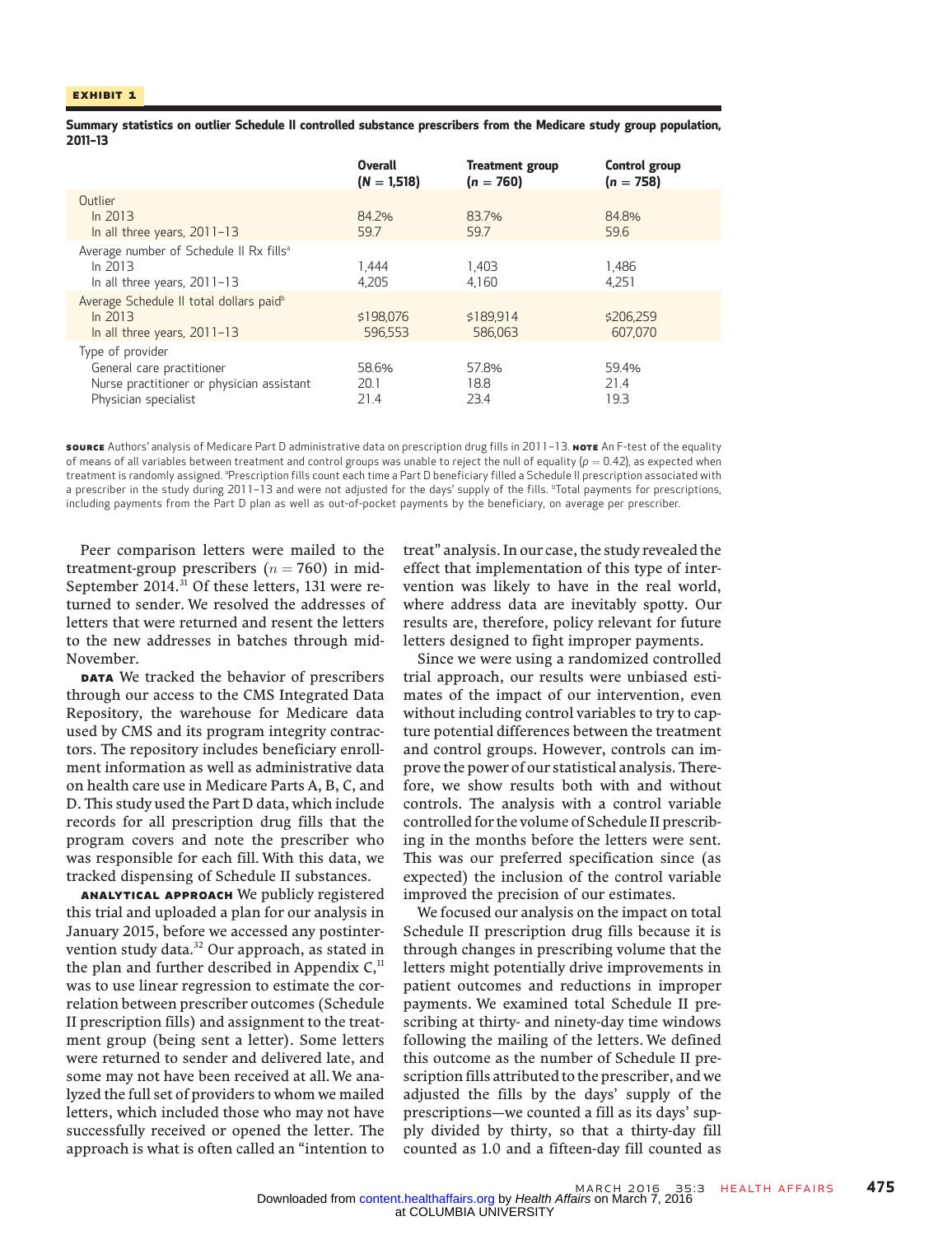0.5, for example. This measure is called thirtyday-equivalent prescribing. Because it accounted for prescription duration, we selected thirty-dayequivalent prescribing over the ninety days following the mailing of the letter as our primary study outcome.

The average outlier prescriber in our study control group had 155.5 Schedule II prescription drug fills attributed over the thirty days following the mailing and 461.1 Schedule II prescription drug fills over the ninety-day time window more than five fills per day (Exhibit 2).

#### Study Results

Exhibit 3 presents our main results in table form, and Exhibit 4 presents them graphically. The lines in the graphic trace out the cumulative average prescribing for the treatment and control groups in the days following the mailing of the letters. The estimates of the effect of the letters in the columns of the table (Exhibit 3) marked "No extra control" equal the distances between the lines at the thirty- and ninety-day marks in Exhibit 4. In Exhibit 4, the lines for treatment and control groups appear to diverge slightly, but the regression results in Exhibit 3 show that this divergence is not statistically significant.

To improve our power to detect effects of the letters, in the columns of Exhibit 3 marked "Extra control" we included a control variable: Schedule II prescribing in the thirty or ninety days prior to the mailing of the letters. The results remain statistically insignificant. In other words, we cannot reject the hypothesis that the letters had no effect on prescribing behavior.

Our thirty-day time window estimates indicated that the letters reduced Schedule II prescribing by a statistically insignificant 0.8 fills (0.5 percent of the average). At the ninety-day window, we estimated that the letters caused a

#### Exhibit 2





**source** Authors' analysis of Medicare Part D administrative data on prescription drug fills in 2014. **NOTES**  $N = 758$ . The diamond indicates the mean prescribing level for control-group prescribers, and the whiskers show the range of one standard deviation below to one standard deviation above the mean. The box spans the interquartile range of prescribing with the dividing line marking the median. Prescriptions are adjusted for the days' supply of the fills.

statistically insignificant increase of 3.5 fills (0.8 percent of the average). Moreover, we were able to rule out subsantial reductions in prescribing as a result of the letters. With a 95 percent confidence level, we rejected that they caused a decline of more than 6.4 fills (1.4 percent of the average) over the ninety days.

In advance of viewing the study data, we preregistered that the primary outcome was Schedule II prescription fills (adjusted for days' supply) over the ninety days following the mailing, meaning that our primary focus was on whether the letters reduced prescribing according to this metric.We were unable to detect an effect on this primary outcome. The results were unchanged even if we removed the adjustment for the days' supply of the fills (that is, counted all fills as one regardless of their duration; see Appendix Exhibit A2). $<sup>11</sup>$  We also failed to detect effects in the</sup> secondary analyses we ran, including looking

#### Exhibit 3

Estimated effect of informative letters on prescribing habits of outlier Schedule II controlled substance prescribers, within thirty days and ninety days after letters sent, 2014

|                                                                                                                                                | <b>Outcome time window</b>                               |                                                     |                                                            |                                                    |
|------------------------------------------------------------------------------------------------------------------------------------------------|----------------------------------------------------------|-----------------------------------------------------|------------------------------------------------------------|----------------------------------------------------|
|                                                                                                                                                | 30 days                                                  |                                                     | 90 days                                                    |                                                    |
| Control variable<br>Effect of letter on Schedule II Rx fills<br>Confidence interval of effect<br>Average Schedule II Rx fills in control group | No extra control<br>$-441$<br>$(-19.46, 10.64)$<br>155.5 | Extra control<br>$-0.79$<br>$(-3.68, 2.10)$<br>1555 | No extra control<br>$-11.05$<br>$(-56.07, 33.97)$<br>461.1 | Extra control<br>3.53<br>$(-6.35, 13.40)$<br>461.1 |

**SOURCE** Authors' analysis of Medicare Part D administrative data on prescription drug fills in 2014. NOTES  $N = 1,518$ . For specifications looking at thirty-day (ninety-day) outcomes, we used prescribing in the thirty days (ninety days) before the letters were sent as the extra control variable. The column headings indicate which estimates used this control variable. The confidence interval shows the margin of error for the estimates at the 95% confidence level and uses robust standard errors. None of the estimates were statistically significant at the 5 percent or 10 percent levels. Prescriptions were adjusted for the days' supply of the fills.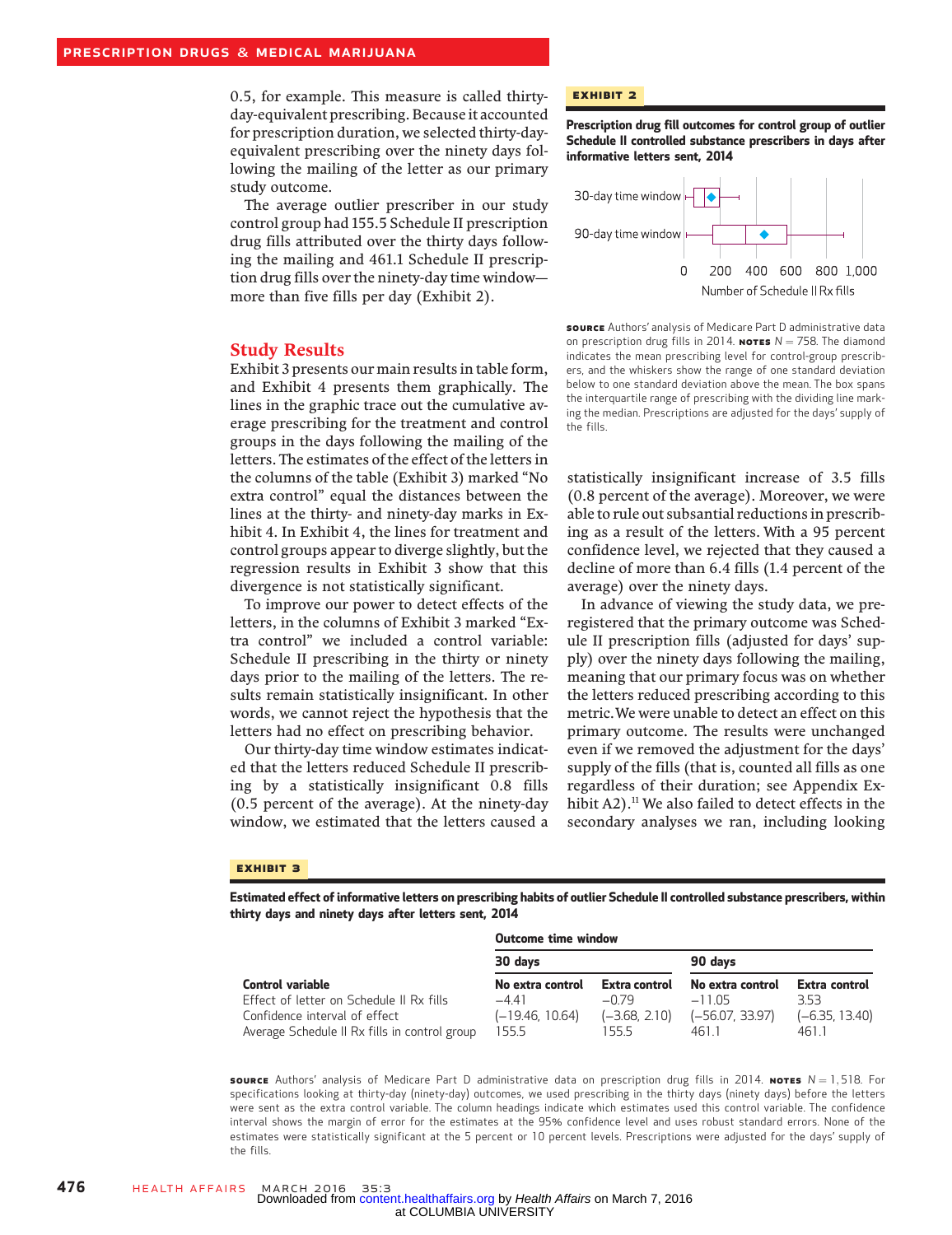#### Exhibit 4

Schedule II controlled substance prescribing in days after informative letters sent, 2014



source Authors' analysis of Medicare Part D administrative data on prescription drug fills in 2014. NoTES Lines depict cumulative average prescribing for treatment and control prescribers, starting from the day the letters were sent. Prescriptions are adjusted for the days' supply of the fills. The thirty- and ninety-day marks are analogous to the columns for "No extra control" in Exhibit 3.

just at subgroups such as prescribers who were high or low outliers or those who had or had not already been investigated for fraud.<sup>33</sup>

#### **Discussion**

In this study we used a randomized controlled trial to evaluate whether letters can reduce prescribing of highly addictive substances by questionable prescribers in Medicare Part D.We were unable to detect a statistically significant effect of this intervention: The letters were associated with a (statistically insignificant) increase of 3.5 prescription fills over ninety days, or 0.8 percent. At the 95 percent confidence level, we could rule out that they lowered prescribing by more than 6.4 fills, or 1.4 percent, over that time window.

Given the low cost of this intervention, the potentially deleterious effects of inappropriate prescribing on beneficiary health and Medicare spending, and the existing track record of an impact of similar informative letters in health care and non–health care contexts, these results suggest that further work is needed to investigate whether alternative informative letters can be more effective in reducing overprescribing behavior. The current study has shown that these letters can be evaluated rigorously, cheaply, and rapidly in the Medicare context. CMS is now incorporating such evaluations as part of a process to continuously innovate, test, and improve its approach to reducing improper payments. Indeed, our study team is implementing additional letter-based randomized interventions targeting other substances at risk of inappropriate prescription. These subsequent interventions take an evidence-based approach to our goal of designing letters that cost-effectively target questionable prescribing. They address concerns that the initial study uncovered and consider new methods of intervening with prescribers based on academic literature.

To redesign the letters for subsequent rounds of the study, we considered the most likely reasons that we failed to detect an effect in this initial round. Broadly, one set of issues involves whether the letters reached their intended targets. A second class of issues involves whether the letters, even if appropriately targeted, were effective at altering behavior.

With the new letters, we have made a host of changes to address these concerns. One set of changes is operational: We are working across divisions in CMS to use the best provider address data possible, thereby reducing returns to sender.We are also taking advantage of the high-frequency data that CMS collects to identify the most recent outlier prescribers for targeting, instead of relying on data from previous years as in the current study.

Another set of changes takes advantage of insights from behavioral and psychological research to try to design ex ante more effective letters. For example, the design of a current informative letter campaign that is already in the field for questionable prescribers of quetiapine (branded Seroquel), an antipsychotic, drew on research that found that the effects of letters became more persistent when individuals were repeatedly contacted.19 The Seroquel letter campaign therefore follows up multiple times with prescribers to impress upon them that they are being monitored. We have also altered the language of our letters to emphasize the negative consequences of inappropriate prescribing behavior. This change follows research that has found messages emphasizing penalties to have more dramatic effects on tax compliance than messages that mention the fairness and equity of making required payments.<sup>20</sup>

#### Conclusion

Through this ongoing collaboration, we will continuously innovate and evaluate low-cost, lighttouch interventions designed to reduce inappropriate prescribing behavior and improper payments in the Medicare system. An approach that does affect prescribing or other health care provider behavior would be a useful tool for CMS, other insurers, and perhaps providers in financial risk arrangements. It could also significantly affect policy approaches to curtailing waste, abuse, and fraud.  $\blacksquare$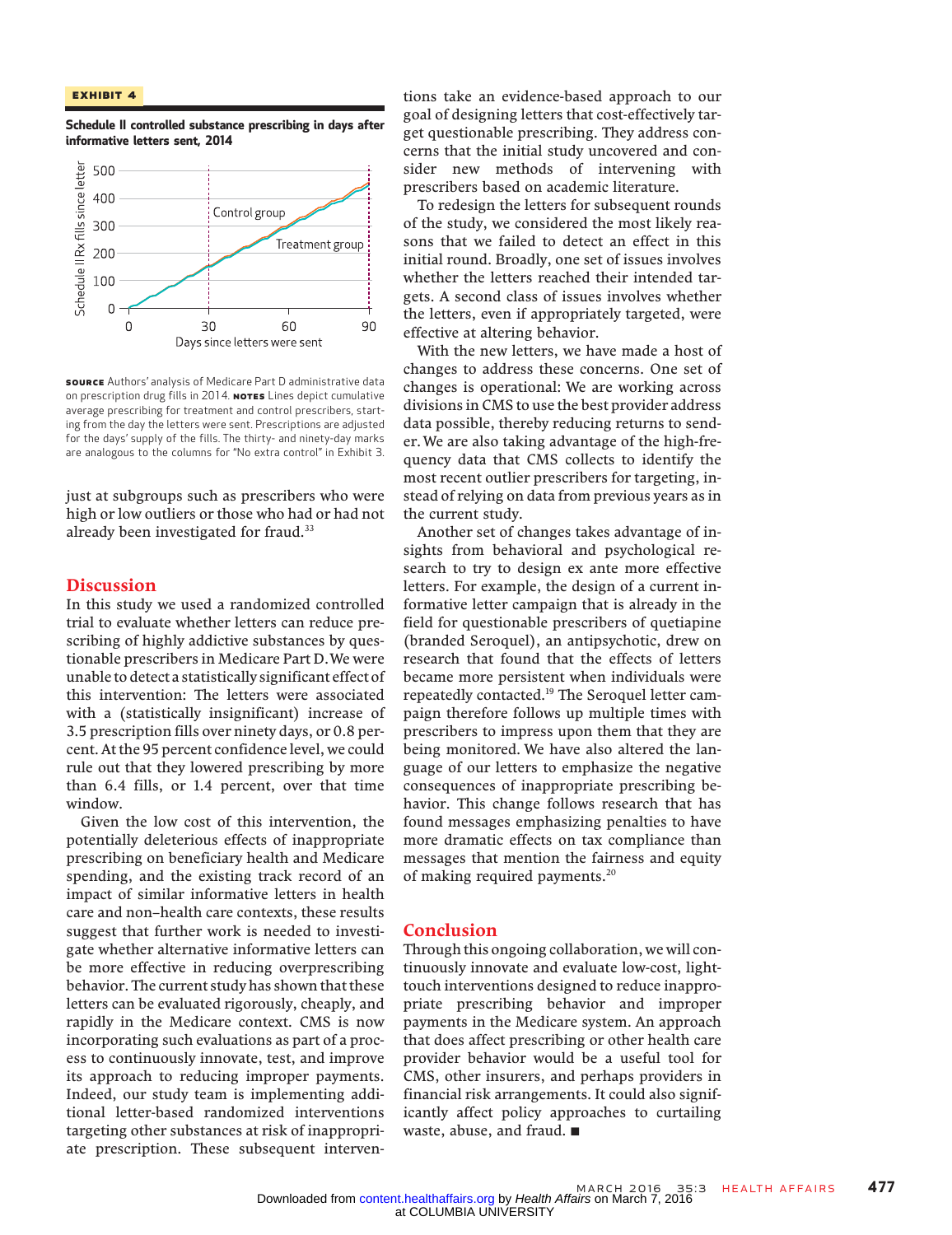An earlier version of this research was presented at the Robert Wood Johnson Foundation Scholars in Health Policy Research program's annual meeting, San Diego, California, June 4, 2015. The authors acknowledge funding through J-PAL North America from the Alfred P. Sloan Foundation and the Laura and John Arnold Foundation. Amy Finkelstein is a member of the Congressional

Budget Office Panel of Health Advisers. She has no relevant or material financial interests that relate to the research described in this article. Adam Sacarny, David Yokum, and Shantanu Agrawal have no relevant or material financial interests that relate to the research described in this article. This study was registered on the American Economic Association Randomized Controlled

Trials Registry and ClinicalTrials.gov (see Note 32). The views expressed in this article represent those of the authors and not their respective organizations, including the Centers for Medicare and Medicaid Services (CMS). The contents of this article were reviewed for compliance by CMS.

#### NOTES

- 1 Department of Health and Human Services, Office of Inspector General. Retail pharmacies with questionable Part D billing. Washington (DC): HHS; 2012 May. (Technical Report No. OEI-02-09-00600).
- 2 Department of Health and Human Services, Office of Inspector General. Prescribers with questionable patterns in Medicare Part D. Washington (DC): HHS; 2013 Jun. (Technical Report No. OEI-02-09-00603).
- 3 Olfson M, King M, Schoenbaum M. Benzodiazepine use in the United States. JAMA Psychiatry. 2015; 72(2):136–42.
- 4 Government Accountability Office. Antipsychotic drug use: HHS has initiatives to reduce use among older adults in nursing homes, but should expand efforts to other settings. Washington (DC): GAO; 2015 Jan. (Technical Report No. GAO-15-211).
- 5 Centers for Disease Control and Prevention. Vital signs: overdoses of prescription opioid pain relievers— United States, 1999–2008. MMWR Morb Mortal Wkly Rep. 2011;60(43): 1487–92.
- 6 Frenk SM, Porter KS, Paulozzi LJ. Prescription opioid analgesic use among adults: United States, 1999– 2012. NCHS Data Brief. 2015;(189): 1–8.
- 7 Hampton LM, Daubresse M, Chang HY, Alexander GC, Budnitz DS. Emergency department visits by adults for psychiatric medication adverse events. JAMA Psychiatry. 2014;71(9):1006–14.
- 8 Kiefe CI, Allison JJ, Williams OD, Person SD, Weaver MT, Weissman NW. Improving quality improvement using achievable benchmarks for physician feedback: a randomized controlled trial. JAMA. 2001; 285(22):2871–9.
- 9 Hallsworth M, List J, Metcalfe R, Vlaev I. The behavioralist as tax collector: using natural field experiments to enhance tax compliance. Cambridge (MA): National Bureau of Economic Research; 2014 Mar. (NBER Working Paper No. 20007).
- 10 Kleven HJ, Knudsen MB, Kreiner CT, Pedersen S, Saez E. Unwilling or unable to cheat? Evidence from a tax audit experiment in Denmark. Econometrica. 2011;79(3):651–92.
- 11 To access the Appendix, click on the Appendix link in the box to the right of the article online.
- 12 Here is an example of the potential for biased materials to influence prescribing behavior away from best practices. Van Zee A. The promotion and marketing of OxyContin: commercial triumph, public health tragedy. Am J Public Health. 2009; 99(2):221–7.
- 13 Centers for Disease Control and Prevention. Wide-ranging Online Data for Epidemiologic Research (WONDER), multiple cause of death, 2000–2014 [Internet]. Atlanta (GA): CDC; 2015 [cited 2016 Feb 8]. Available from: http://www.cdc.gov/ nchs/data/health\_policy/AADR\_ drug\_poisoning\_involving\_OA\_ Heroin\_US\_2000-2014.pdf
- 14 Suzuki S. Potentially inappropriate opioid use in Medicare Part D [Internet]. Washington (DC): Medicare Payment Advisory Commission; 2014 Oct 9 [cited 2016 Feb 1]. Available from: http://www .medpac.gov/documents/october-2014-meeting-presentationpotentially-inappropriate-opioiduse-in-medicare-part-d-.pdf
- 15 Centers for Medicare and Medicaid Services. The role of a prescription drug monitoring program in reducing prescription drug diversion, misuse, and abuse [Internet]. Baltimore (MD): CMS; 2014 Jun [cited 2016 Feb 1]. Available from: http:// www.cms.gov/Medicare-Medicaid-Coordination/Fraud-Prevention/ Medicaid-Integrity-Education/ Downloads/prescriptiondrugmonitoring-factsheet.pdf
- 16 Centers for Medicare and Medicaid Services. CMS strategy to combat Medicare Part D prescription drug fraud and abuse [Internet]. Baltimore (MD): CMS; 2014 Jan 6 [cited 2016 Feb 1]. Available from: https:// www.cms.gov/Newsroom/Media ReleaseDatabase/Fact-sheets/2014- Fact-sheets-items/2014-01-06-2 .html
- 17 Fehn AK, Colagiovanni J. Comparative billing reports: what providers should know. RAC Monitor [serial on the Internet]. 2011 Aug 3 [cited 2016 Feb 1]. Available from: http:// www.racmonitor.com/news/3-

feature-aritcles/625-comparativebilling-reports-what-providersshould-know.html

- 18 Levitt SD, List JA. What do laboratory experiments measuring social preferences reveal about the real world? J Econ Perspect. 2007;21(2):153–74.
- 19 Allcott H, Rogers T. The short-run and long-run effects of behavioral interventions: experimental evidence from energy conservation. Am Econ Rev. 2014;104(10):3003–37.
- 20 Castro L, Scartascini C. Tax compliance and enforcement in the Pampas: evidence from a field experiment. Washington (DC): Inter-American Development Bank. 2013 Dec. (IDB Working Paper Series No. IDB-WP-472).
- 21 Fellner G, Sausgruber R, Traxler C. Testing enforcement strategies in the field: threat, moral appeal, and social information. J Eur Econ Assoc. 2013;11(3):634–60.
- 22 Pomeranz D. No taxation without information: deterrence and selfenforcement in the value added tax. Cambridge (MA): National Bureau of Economic Research. 2013 Jul. (NBER Working Paper No. 19199).
- 23 Carrillo P, Pomeranz D, Singhal M. Dodging the taxman: firm misreporting and limits to tax enforcement. Cambridge (MA): National Bureau of Economic Research. 2014 Oct. (NBER Working Paper No. 20624).
- 24 This review article presents Catarina I. Kiefe and colleagues's study (Note 8) as an example of the value of benchmarking and other forms of feedback in continuing medical education. Mazmanian PE, Davis DA. Continuing medical education and the physician as a learner: guide to the evidence. JAMA. 2002;288(9): 1057–60.
- 25 Arditi C, Rège-Walther M, Wyatt JC, Durieux P, Burnand B. Computergenerated reminders delivered on paper to health care professionals; effects on professional practice and health care outcomes. Cochrane Database Syst Rev. 2012; 12. DOI: 10.1002/14651858.CD001175.pub3
- 26 Soumerai SB, McLaughlin TJ, Avorn J. Improving drug prescribing in primary care: a critical analysis of the experimental literature. Milbank Q.